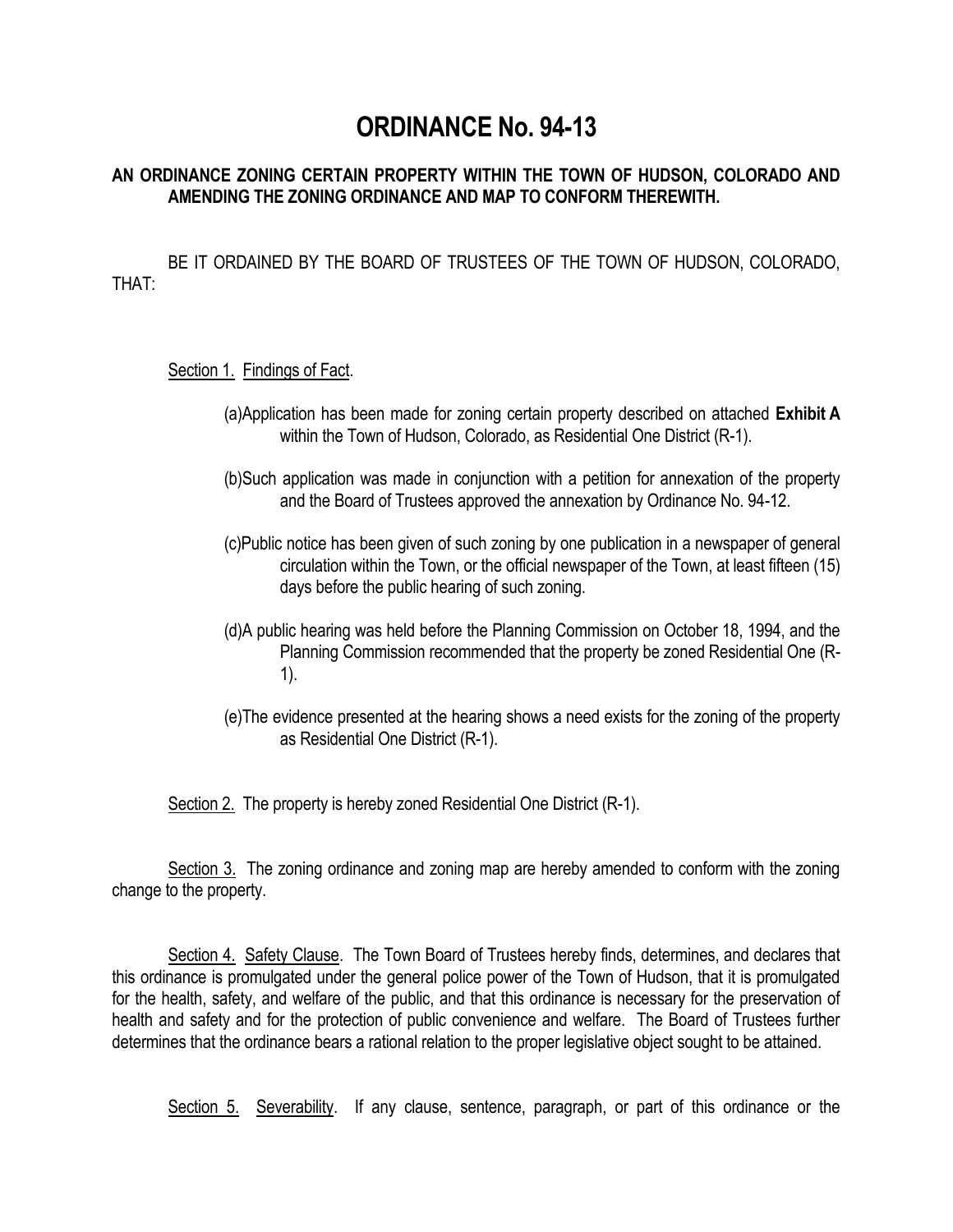application thereof to any person or circumstances shall for any reason be adjudged by a court of competent jurisdiction invalid, such judgment shall not affect application to other persons or circumstances.

Section 6. Effective Date. This ordinance shall become effective thirty (30) days after final publication.

INTRODUCED, READ IN FULL, ADOPTED AND ORDER PUBLISHED ONCE IN FULL this 26th day of October, 1994.

TOWN OF HUDSON, COLORADO

\_\_\_\_\_\_\_\_\_\_\_\_\_\_\_\_\_\_\_\_\_\_\_\_\_\_\_\_\_

Kathryn Whisenant, Mayor

ATTEST:

\_\_\_\_\_\_\_\_\_\_\_\_\_\_\_\_\_\_\_\_\_\_\_\_\_\_\_\_\_\_\_\_ Judy Larson, Town Clerk

PASSED ON SECOND AND FINAL READING this day of \_\_\_\_\_\_\_\_\_\_\_\_\_\_\_\_\_\_\_\_\_, 1994.

Kathryn Whisenant, Mayor

\_\_\_\_\_\_\_\_\_\_\_\_\_\_\_\_\_\_\_\_\_\_\_\_\_\_\_\_\_

ATTEST:

\_\_\_\_\_\_\_\_\_\_\_\_\_\_\_\_\_\_\_\_\_\_\_\_\_\_\_\_\_\_\_\_ Judy Larson, Town Clerk